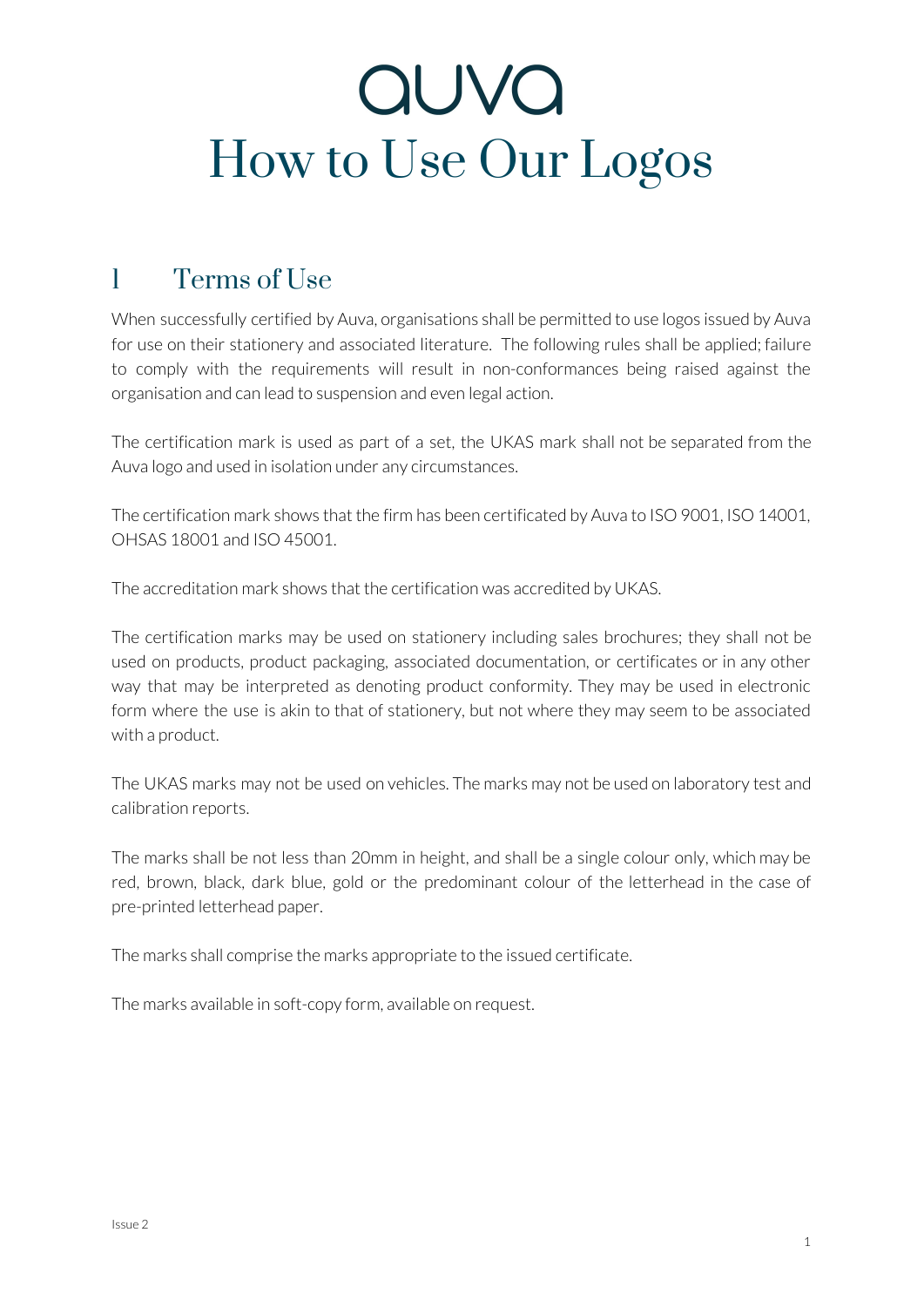# auva How to Use Our Logos

When using the issued logos, organisations shall:

- Conform to the requirements of Auva when making reference to its certification status in communication media such as the internet, brochures or advertising or other documents;
- Do not make or permit any misleading statement regarding its certification;
- Do not make or permit the use of a certification document or any part thereof in a misleading manner;
- Upon suspension or withdrawal of its certification, discontinue the use of all advertising matter that contains reference to certification, as directed by Auva;
- Amend all advertising matter when the scope of certification has been reduced;
- Do not allow reference to its management system certification to be used in such a way as to imply that the certification body certifies a product (including service) or process;
- Do not imply that the certification applies to activities that are outside the scope of certification;
- Do not use its certification in such a manner that would bring Auva or the certification system into disrepute and lose public trust;
- Do not use the marks on laboratory tests, calibration or inspection reports, as such reports are deemed to be products in this context.

Auva shall take any action necessary to deal with incorrect references to certification status or misleading use of certification documents, marks or audit reports. Such action may include publication of the transgression and, if necessary, legal action.

After suspension, withdrawal or cancellation of certification, any organisation found to be using the certification marks without authority shall be charged the equivalent to the fees that would have been paid to Auva from the period of suspension, withdrawal or cancellation to discovery. This money may be used to publicise the transgression and, if necessary, legal action.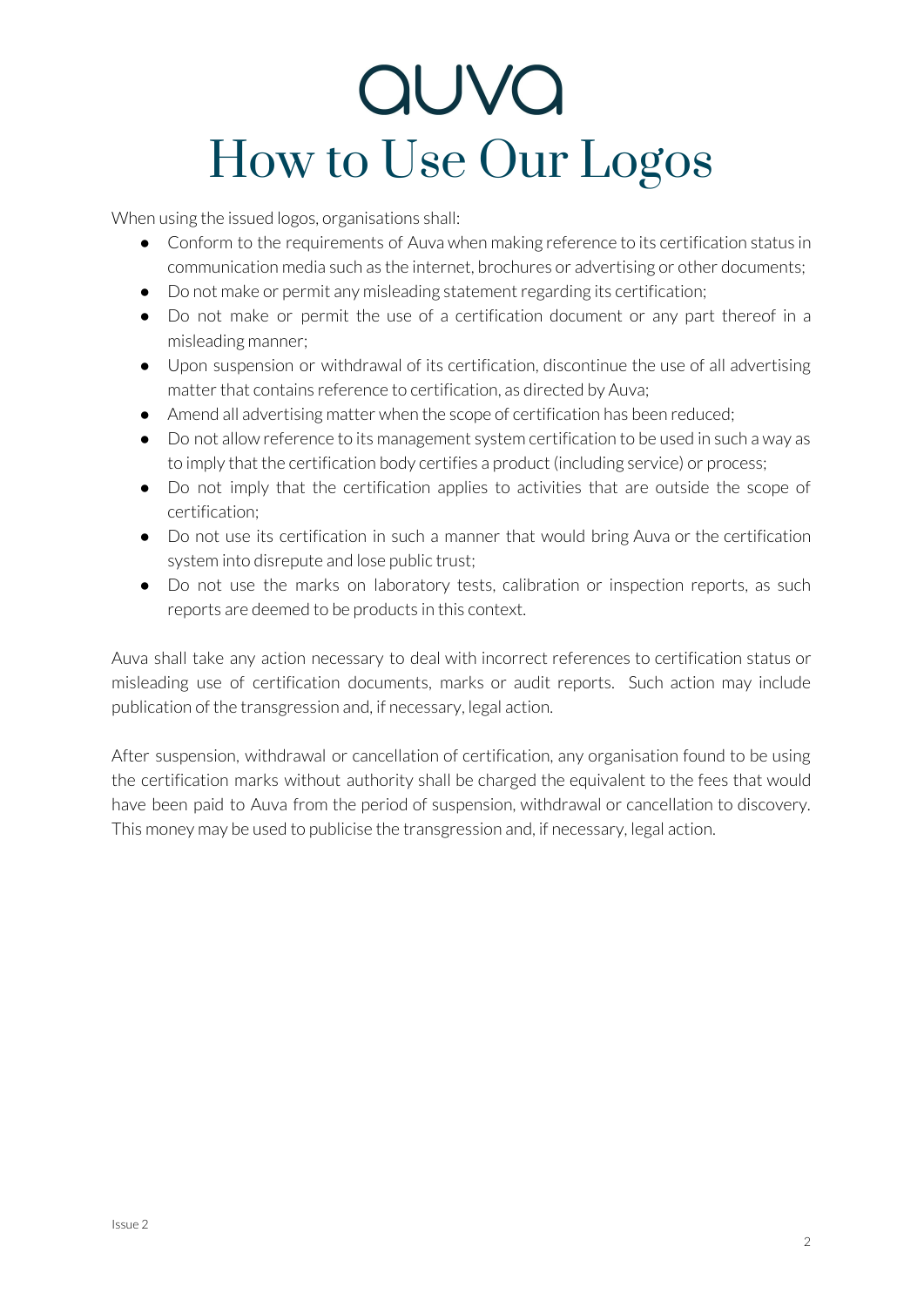#### 2 What to Use on Stationery

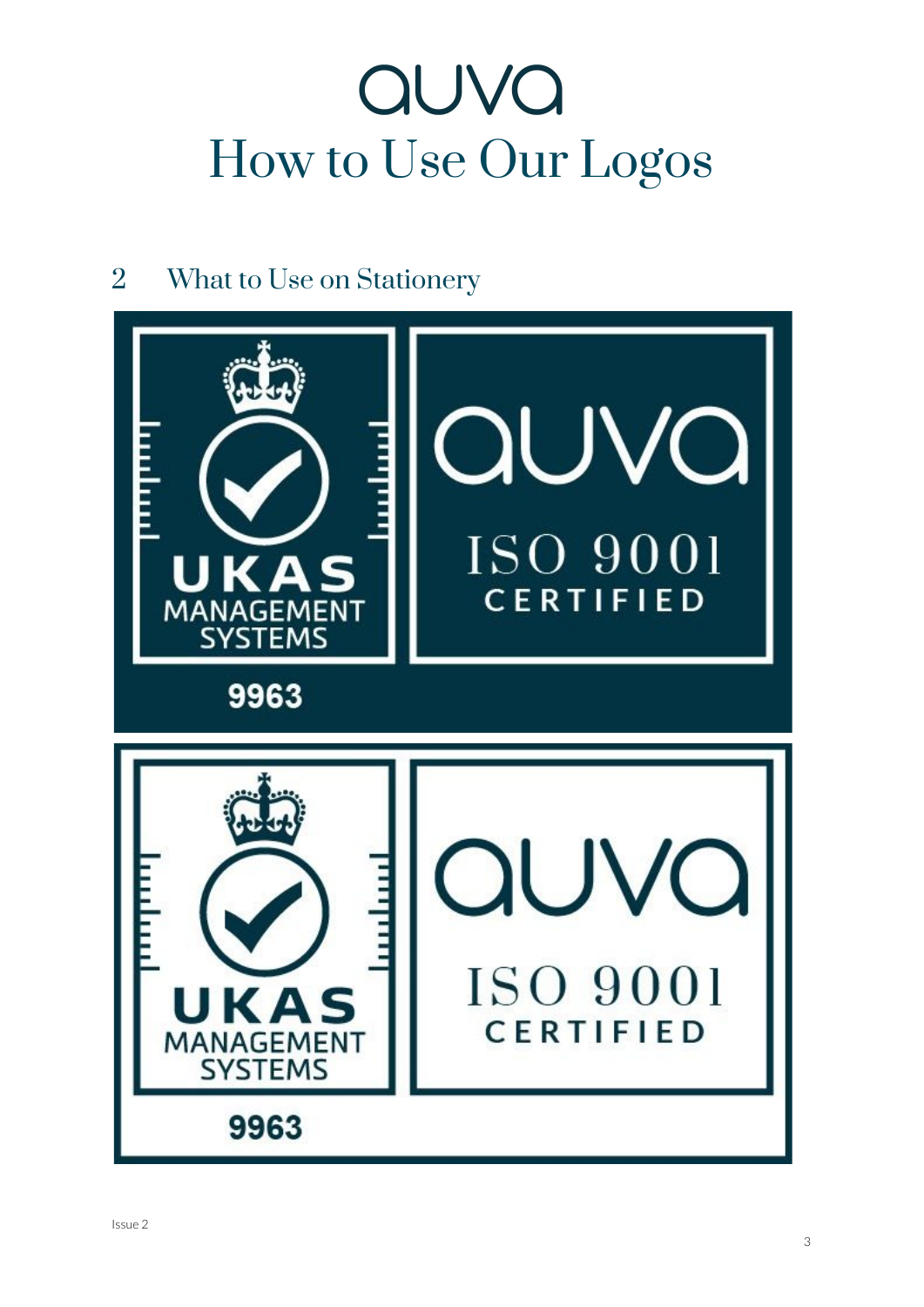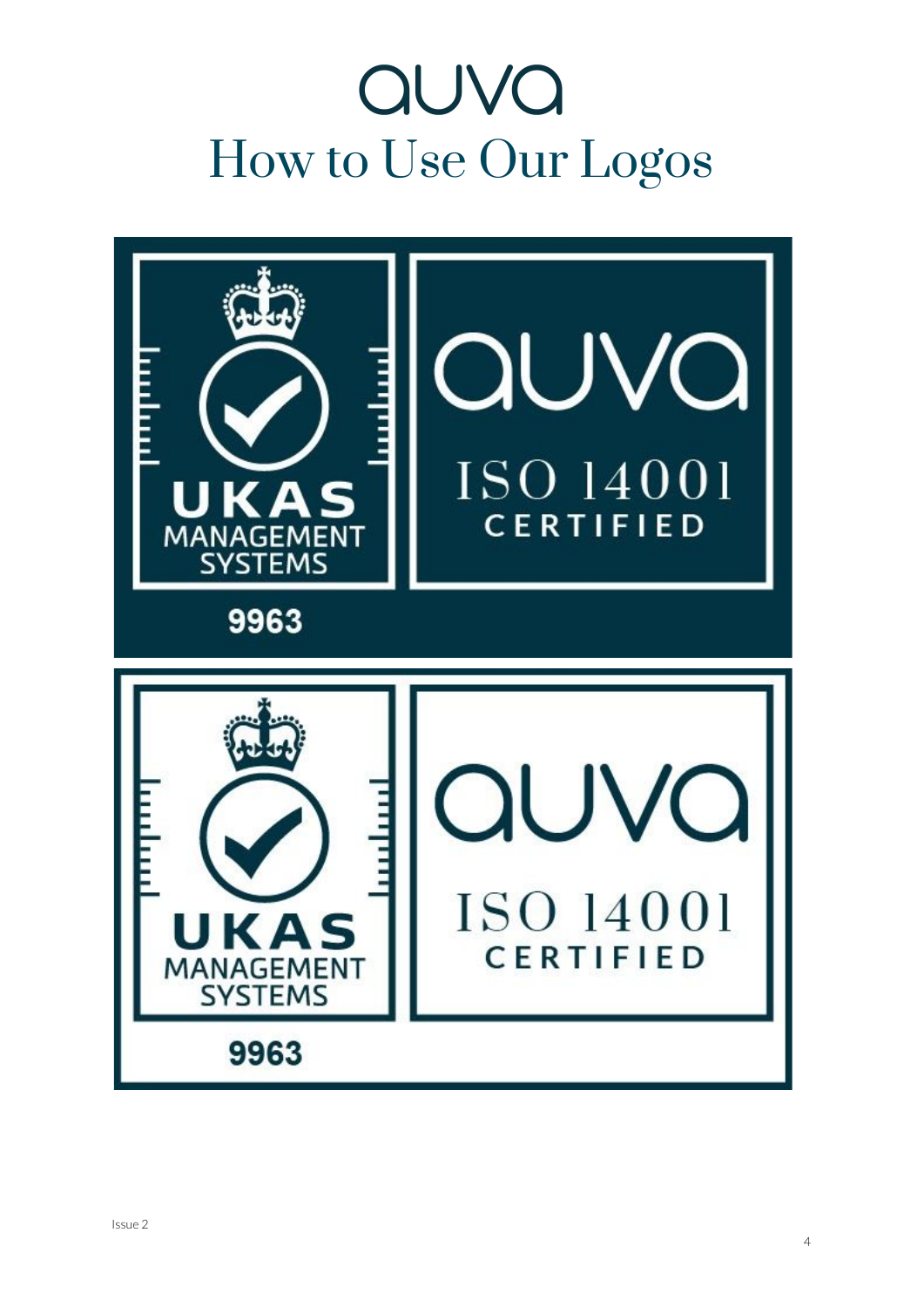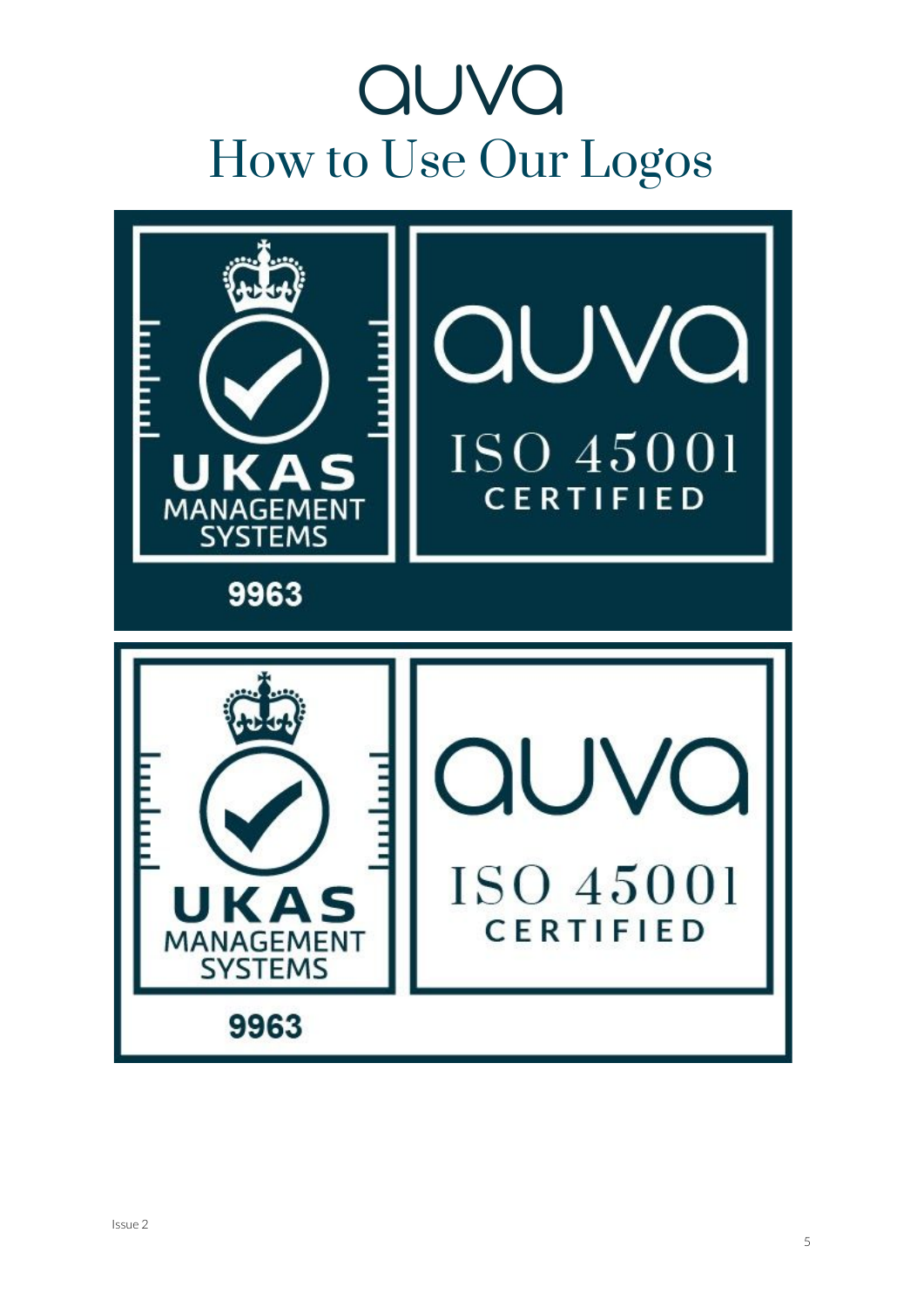#### 3 What to Use on Vehicles